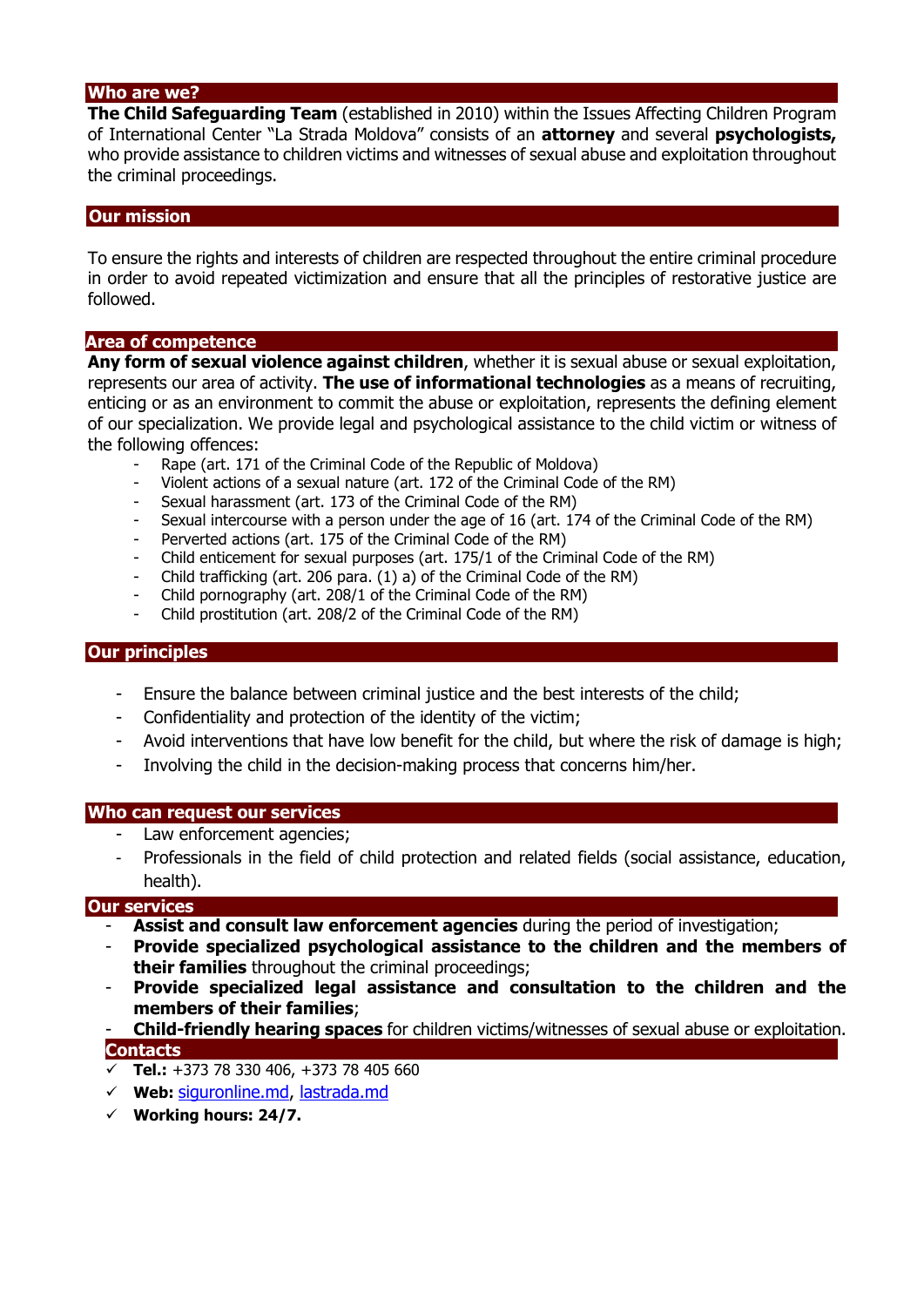#### **An overview of the cases assisted by the CST over the last 12 years**

From the first day of activity until the middle of 2021, a total of **636 children** have received support from the La Strada attorney and psychologist. These are children and adolescents who were victims or witnesses in legal proceedings related to sexual abuse (rape, sexual harassment, child enticement, violent actions of a sexual nature) or sexual exploitation (child trafficking, child pornography, child prostitution).



### **Dynamic of the number of beneficiaries of the CST, 2010-2021**

### **2021: Statistics and trends**

Over the period January-June 2021, the Child Safeguarding Team has provided support to 58 childrenvictims of different types of sexual abuse or exploitation: 26 of these cases were registered in the current year, while 32 are cases of continued assistance from previous years.

#### **New cases referred to the Child Safeguarding Team in the first half of 2021**

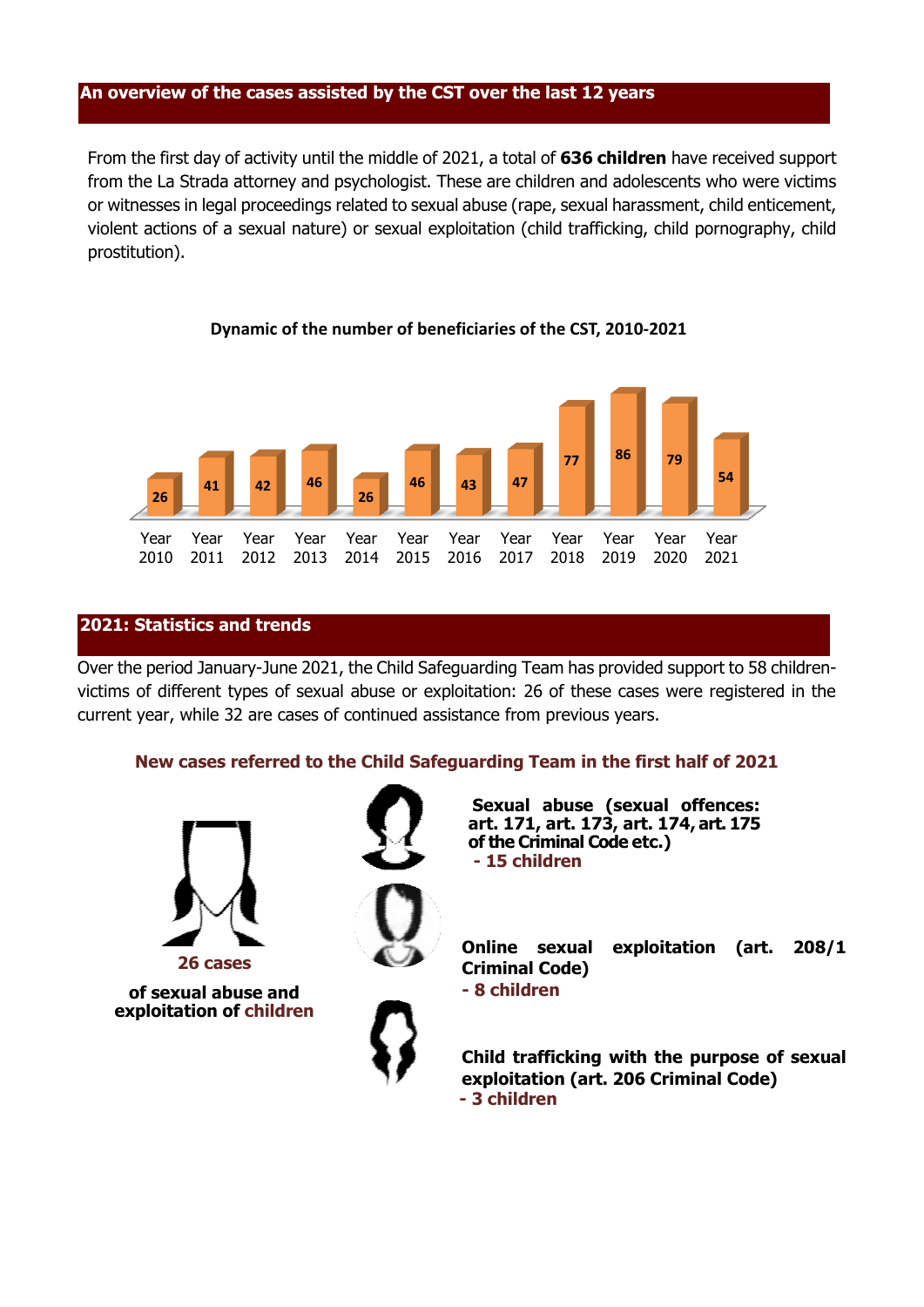### **1. During the first half of 2021, the CST psychologist received several requests to take part in special hearings for children-victims or witnesses of sexual abuse**

#### **Who referred the cases**



Most of the cases were referred to us by police officers and prosecutors. Usually, the CST is asked to take part in special hearings for minors-victims or witnesses of sexual abuse, so they can assist the child during the hearing process and build the psychological evaluation reports. The high number of hearing requests in Chisinau and the districts of the RM is explained by the lack of qualified and available interviewers that would interview the minors under special conditions in court. In the majority of cases, special condition hearings are requested for children up to 10 years (art.

### 171, art. 172, art. 175).

# **2. The age of the children who have experienced sexual abuse in real life is becoming lower and lower**

### **The age of the beneficiaries**



The youngest child assisted by the CST in the first half of 2021 had only just turned 5 at the time of the abuse. Approximately 30% of the beneficiaries were under the age of 9. Half of them were victims or witnesses to cases of severe sexual violence, where the child was exposed to rape, violent sexual actions or other sexual actions involving penetration. Among them were 3 boys under the age of 9 who have been abused by the man from their circle of trust (neighbor, father, partner of the mother).